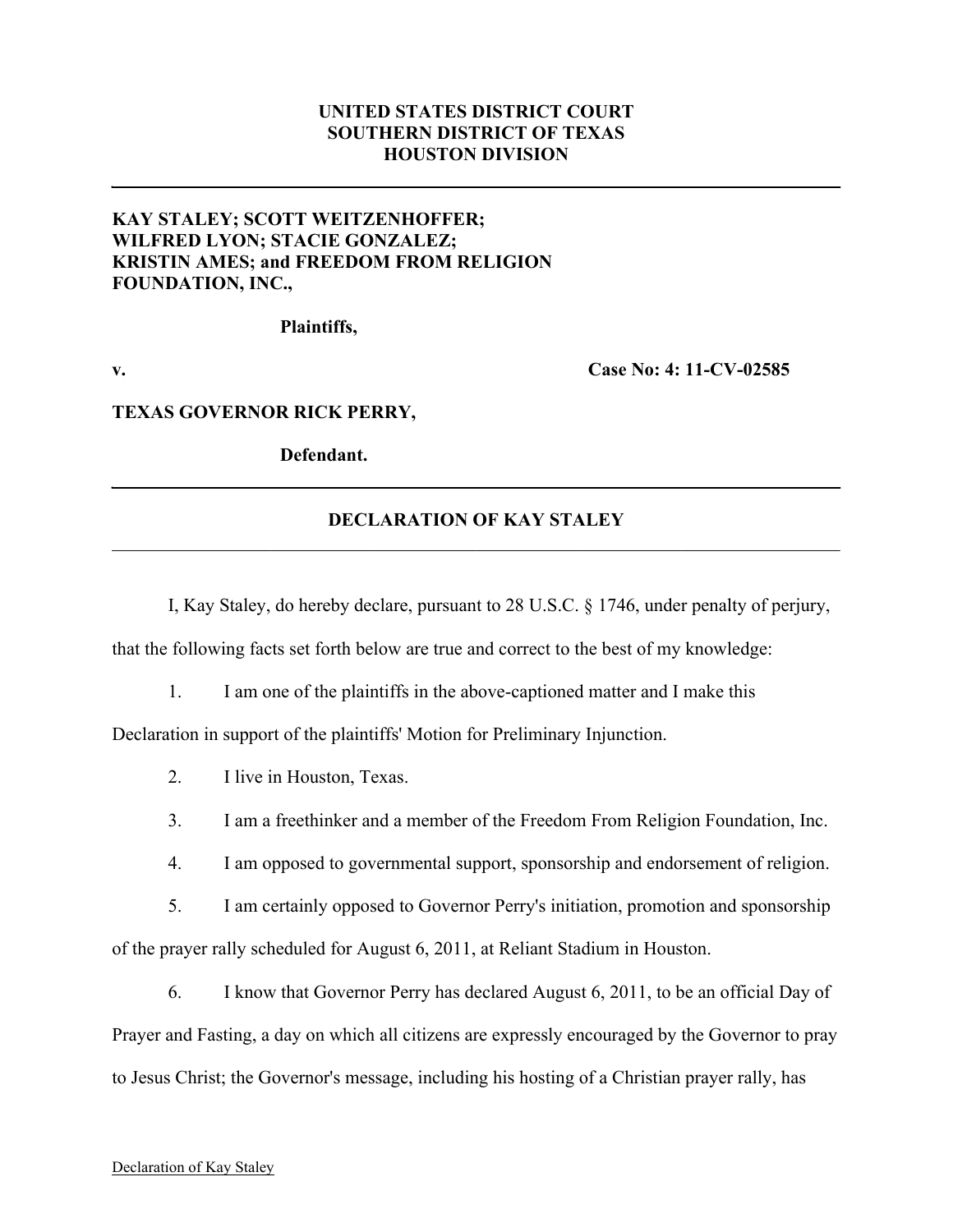been widely and publicly made known, including the Christian prayer rally sponsored by the Governor.

7. In addition to the Governor's official proclamation of a day of prayer, in which his prayer rally is specifically promoted, the Governor has been publicly encouraging "praying" citizens to join him at Reliant Stadium on August 6.

8. The prayer rally organized and promoted by Governor Perry at Reliant Stadium is clearly intended for believers of the Christian faith, more particularly, evangelical Protestant Christians.

9. The Governor has publicly stated that "I sincerely hope you will join me in Houston on August 6 and take your place in Reliant Stadium with praying people asking God's forgiveness, wisdom and provision for our state and nation. There is hope for America. It lies in Heaven, and we will find it on our knees."

10. I am deeply offended by the Governor's promotion of a prayer rally because it advances Christianity and it sends a message to me and other non-Christians that because we do not share the Christian faith, we are not full members of the Texas political community.

11. The Governor's prayer rally associates good citizenship and patriotism with Christian belief.

12. As a non-Christian, and as a freethinker, I feel that I am considered a political outsider in the eyes of Governor Perry and that evangelical Christians are political insiders.

13. I feel excluded and demeaned by the Governor's promotion of this Christian prayer rally. Persons who are not believers in the Governor's God are made to feel like secondclass citizens.

14. The prayer rally organized and promoted by Governor Perry, in fact, is aligned with the American Family Association, which relationship sends a further message of the